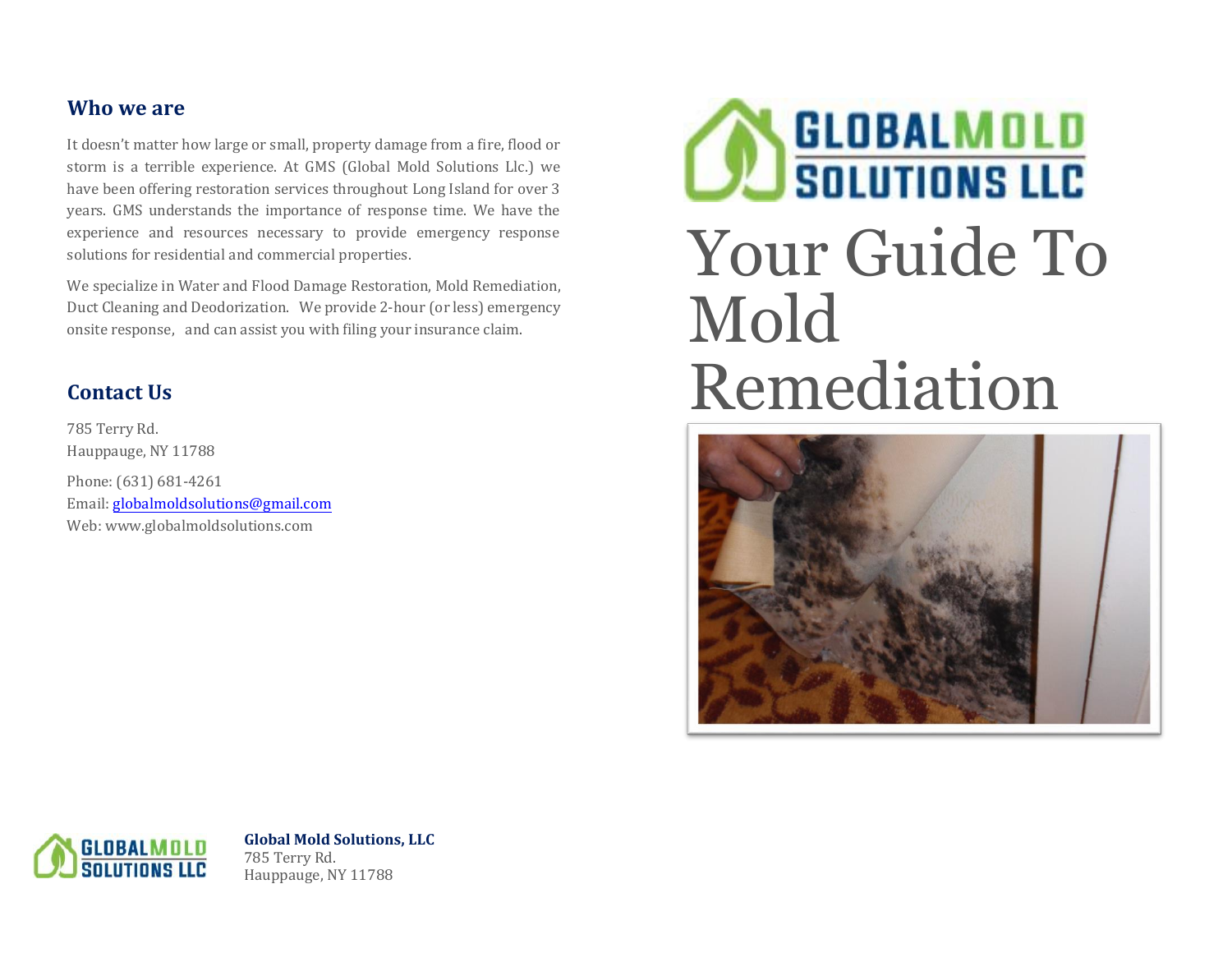# Table of Contents

# **How can I learn more about molds?**

Contact the certified and professional mold remediation technicians at GlobalMoldSolutions,LLC @ (631) 681-4261 or www.globalmoldsolutions,com

Envi[ronmental Protection Agency \(EP](http://www.globalmoldsolutions,com/)A) at [www.epa.gov/mold.](http://www.epa.gov/mold)

American Industrial Hygiene Association at [www.aiha.org.](http://www.aiha.org/)

Federal Emergency Management Agency (FEMA) at [www.fema.gov.](http://www.fema.gov/) This website has fact sheets and case studies about mold clean- up and prevention after flooding, hurricanes and other weather disasters.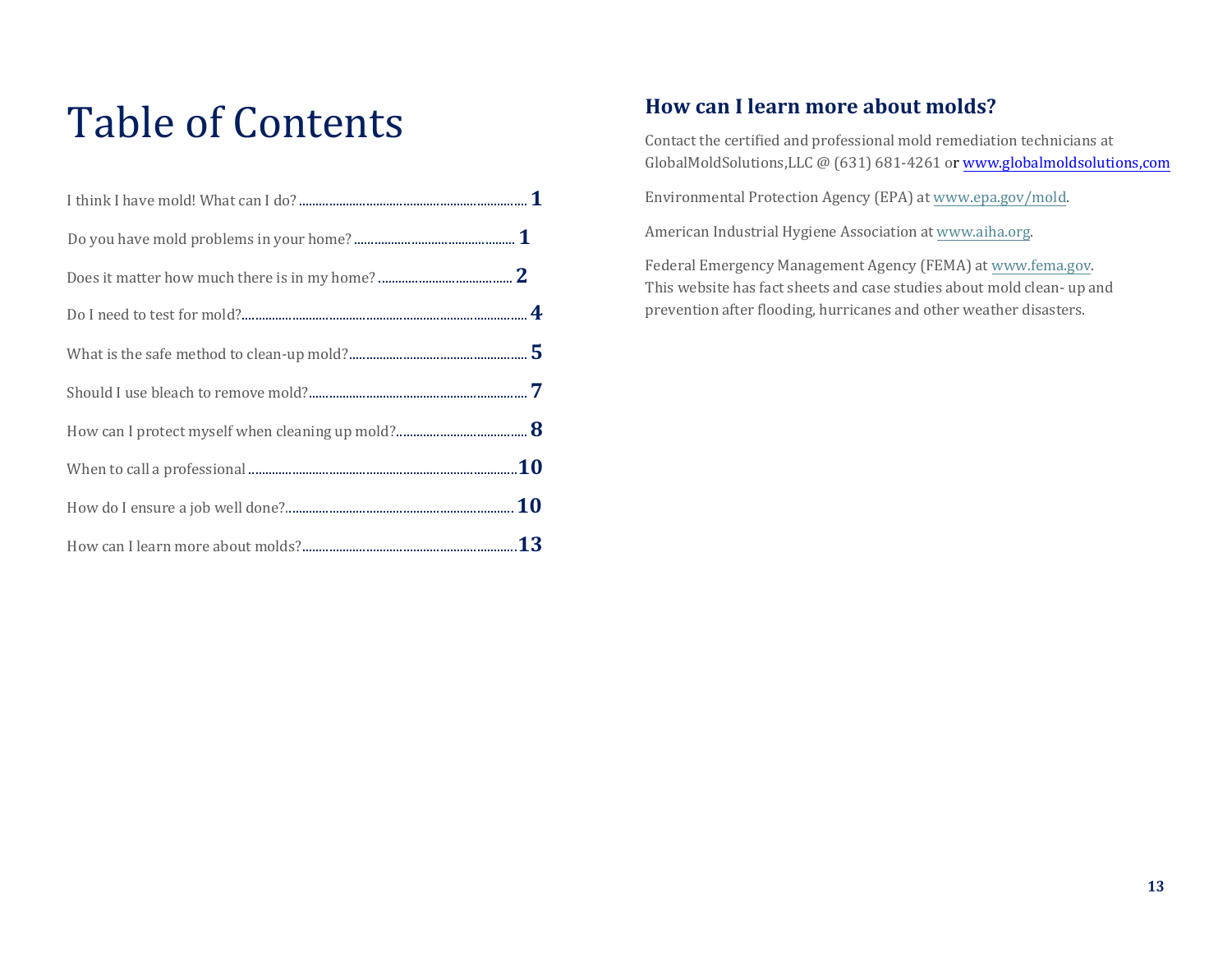# **How do I ensure a job well done?**

Mold remediation is based upon removing the source of the problem, preventing it from reoccurring, and cleaning up any residue. Two points to keep in mind are: (1) Remediation activities should reduce the mold population to what is normally found in not-affected indoor areas. (2) Remediation will not make an area totally free of all mold.

Remember, air testing results do not correlate well with health outcomes. However, if documentation for insurance or litigation purposes is needed, surface testing to verify contractor performance may be more useful than air sampling. It is desirable to do this inside of the containment structure before it is removed. At the end of a mold remediation project:

| There should be no visible dust, dirt, or debris in the area<br>remediated.                                                               |  |
|-------------------------------------------------------------------------------------------------------------------------------------------|--|
| You should not see or smell any mold after the<br>remediation is complete. If you do, consider hidden mold.                               |  |
| Make sure all porous moldy materials have been<br>removed, discarded, and replaced with clean and dry<br>materials.                       |  |
| Make sure all non-porous, previously contaminated<br>materials have been cleaned thoroughly.                                              |  |
| Make sure all water leaks and moisture problems have<br>been fixed and water can no longer collect where it's not<br>supposed to collect. |  |

# **I think I have mold! What can I do?**

Molds are natural, common, and typical in the environment. They are actually an important part of our ecosystem as they help decompose dead organic matter. However, we do not want an excess of mold growing in our homes, decomposing the structure and damaging ourpossessions.

# **Do you have a mold problem in your home? Answer the following questions:**

Can you see visible mold growth? Look for evidence of mold in high moisture locations, especially bathrooms, kitchens, basements, and laundry areas. Keep in mind that mold can come in many colors, and look fuzzy, slimy, or sticky.  $\Box$ 

Do you notice a musty or sour odor, especially in damp places? This is a typical sign of mold growth and would be a clue to look for evidence of mold growth.  $\Box$ 

Do you have evidence of excess moisture, condensation, or water damage? If building materials have been damp or wet more than 24 to 48 hours, you probably have mold growth.  $\Box$ 

Could you have hidden mold growth? If you have areas where there are water problems or you detect a musty odor, you may have hidden mold growth. Mold may be growing behind or underneath wall board, paneling, wall paper, vinyl wall coverings, carpet or furniture.  $\Box$ 

If your answers to the above questions confirm that you have a mold problem, then let's consider what to do next. Solving a mold problem is more than just cleaning. Environmental or mold experts talk about mold remediation (to remedy the matter or correct something that is deficient).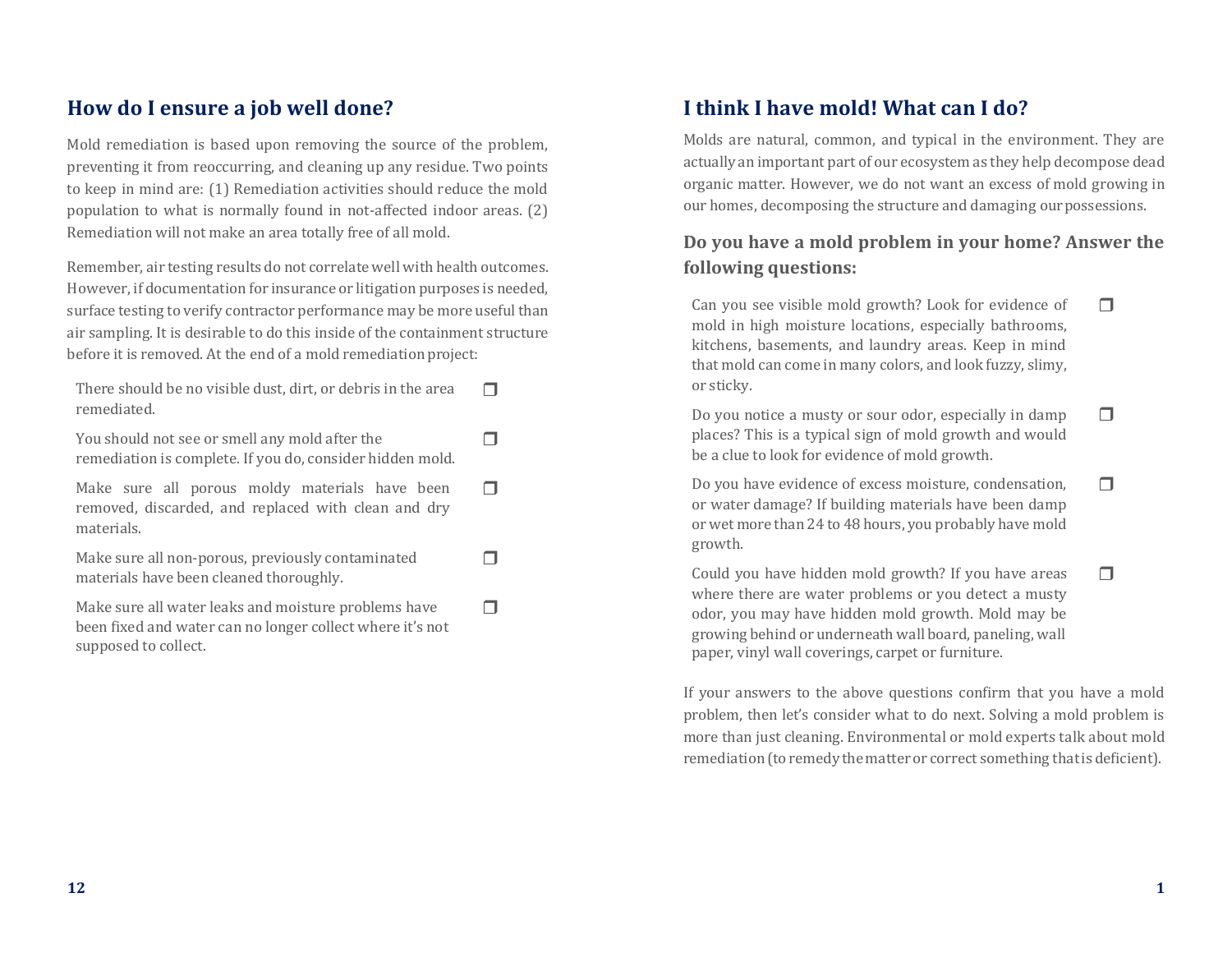#### **Therefore, we need to think of mold remediation as:**

| Finding and fixing the underlying water problem that led<br>to the mold growth, including leaks, flooding and<br>condensation. |  |
|--------------------------------------------------------------------------------------------------------------------------------|--|
| Mold Prevention: Can we prevent water problems in the<br>home? How do we keep water problems from becoming<br>mold problems?   |  |
| Mold Remediation: What do we do if we have mold in our<br>homes?                                                               |  |
| Cleaning and removing mold from materials and surfaces<br>in the home.                                                         |  |
| Disposing of mold contaminated materials that cannot<br>reasonable and successfully be cleaned.                                |  |

It is important to emphasize solving and fixing the water problem as part of a mold remediation plan. No matter how effective the mold cleaning or removal, if the water problem is not solved – the mold will return.

#### **Does it matter how much mold there is in my home?**

Another key part of a mold remediation plan is to consider the extent of the mold contamination. This is critical to several decisions that must be made about cleaning and removing the mold. We are going to follow the protocol of the U.S. Environmental Protection Agency (EPA), which considers small, medium, and large areas of mold contamination. Let's define what is meant by the different size areas, and then we can discuss more about how the size or extent of mold contamination determines mold clean-up and removal.

#### **3. Floods**

If water has been standing in an indoor space for longer than 24 hours (hot weather) or 48 hours (cold weather), any porous materials that were soaked, such as carpets, furnishings and wallboard, should be discarded, as there is a strong chance that mold will be growing on these materials. Mold may also be growing on the surface of tile floor covering and sealed wood. A professional mold remediation contractor may be needed to perform an assessment to determine the extent of the damage, and to perform the remediation in a safe manner according to established guidelines.

#### **4. Special Populations**

If mold remediation is to occur in the home of an individual who lacks a healthy immune system (such as people with cancer, asthma, etc.), special set-ups and procedures may be needed related to the containment structure and equipment and methods used to perform the mold remediation.

These practices may be similar to remediation protocols used in hospitals and other healthcare facilities. It is important that you discuss these issues with a professional mold remediation contractor who is accustomed to doing this type of work.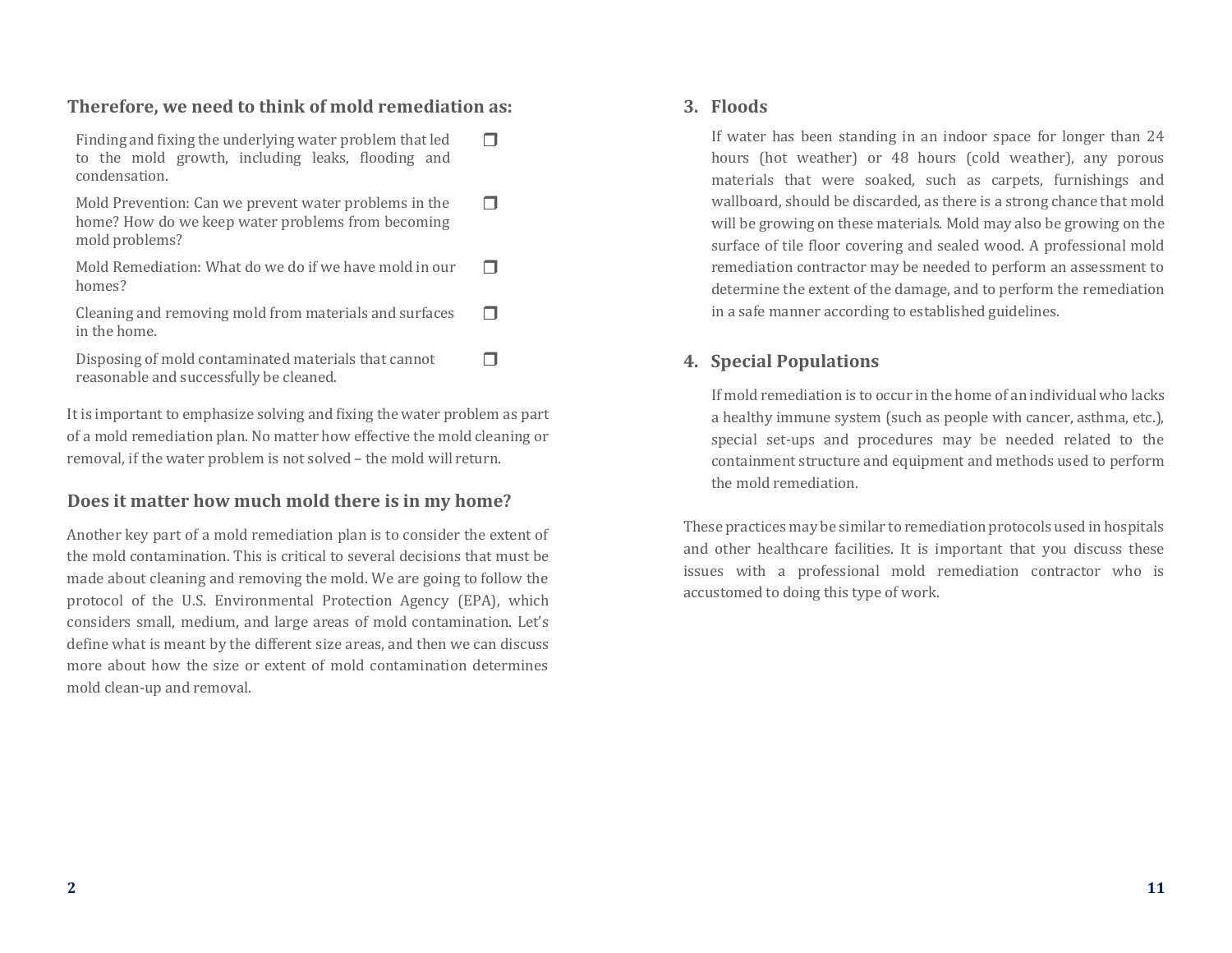# **When to call a professional.**

If any of the following conditions apply to your home, you may wish to consider talking to a professional mold remediation contractor.

#### **1. Size of Visual Contamination**

If you see more than a few isolated areas of mold, such as half of the ceiling or wall, you may need to hire professionals to perform the remediation. Small jobs, such as isolated areas smaller than 3 by 3 feet can usually be handled safely by non-professionals, as long as they are trained properly and wear proper protective gear. Information about how to safely perform remediation yourself may be found in the "Resources Section" of this guide.

#### **2. Hidden Mold**

If you can smell mold or a musty odor, but can't find it, it may be in an inaccessible location, such as in a wall cavity or above a suspended ceiling. It may even be hiding underneath wallpaper. It is not uncommon to find mold underneath vinyl wall covering, especially in bathrooms and rooms that are air-conditioned or have high humidity. Sometimes, the tip-off is that a household member is experiencing chronic respiratory problems that improve when they leave the building, but worsen when they return to the building. If you think you have hidden mold in your home, consider calling a professional mold remediation contractor.

#### **Small Area of Mold Contamination** (Less than 10 Square Feet)

With attention to detail, this amount of mold contamination is safe for you to clean-up and/or remove. A minimum amount of personal protection equipment is needed and it is usually not necessary to contain or separate the mold contaminated area from the rest of the building.

#### **Medium Area of Mold Contamination** (About 10 to 100 Square Feet)

The recommendation for this amount of mold contamination includes experience or training of the person doing the mold clean-up and/or removal, more extensive personal protection equipment, and limited containment or separation of the mold contaminated area from the rest of the building. If you are inexperienced, you may want to consider professional assistance.

#### **Large Area of Mold Contamination** (Over 100 Square Feet)  $\Box$

This amount of mold contamination usually requires the services of a professional who will use full personal protection equipment and will fully contain or separate the mold contaminated area from other parts of the building. The professional should follow a recognized protocol, such as from the EPA or the NY Department of Health Services.

As you evaluate the amount of mold you have to clean and remove, do not forget to consider the possibility of hidden mold. This mold problem can greatly increase the amount or extent of a mold problem.

 $\Box$ 

 $\Box$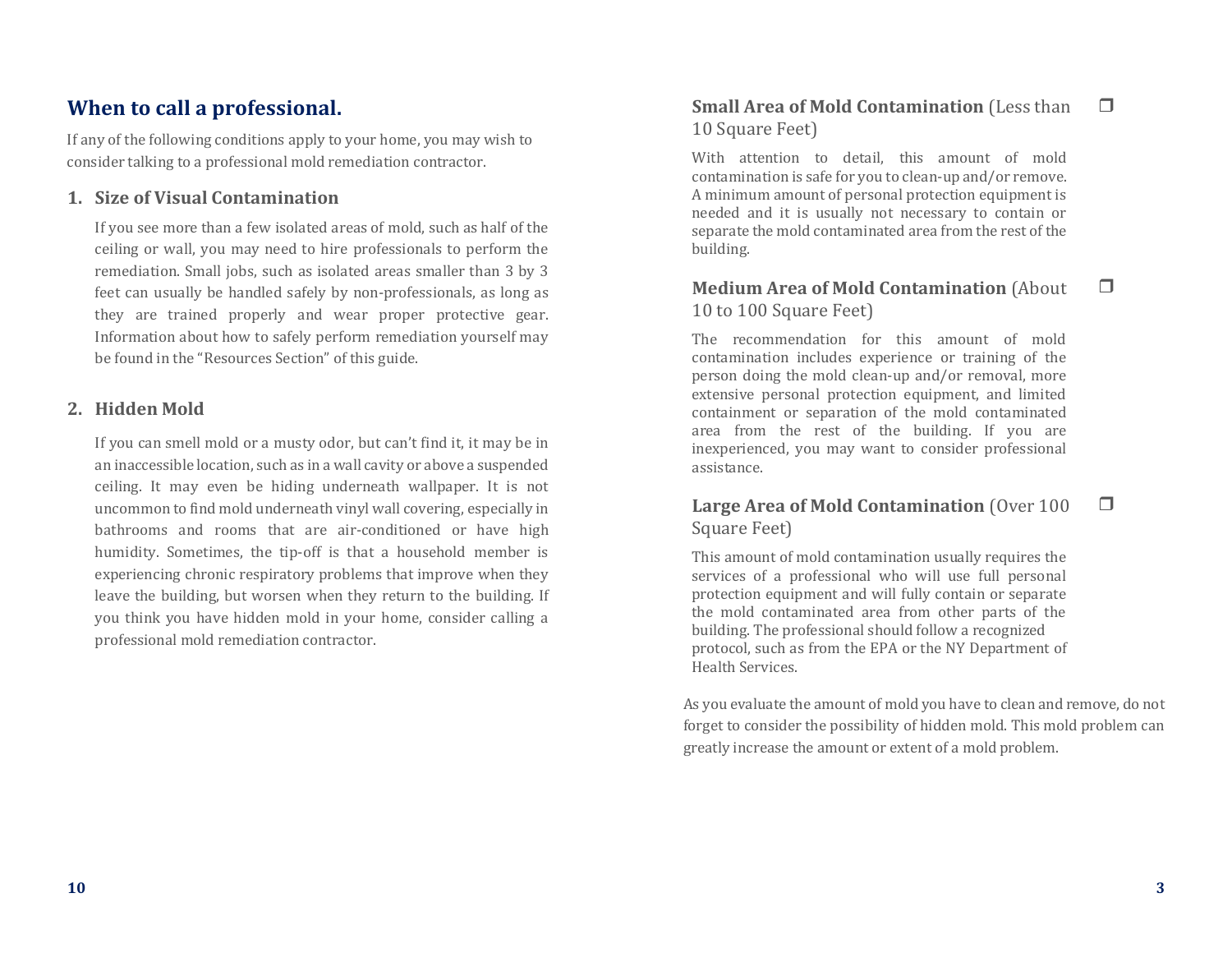# **Do I need to test for mold?**

getting the mold cleaned and removed.

| If you can see mold or smell the distinctive musty odor of<br>mold, you have mold. If you have water problems in your<br>home that have caused building materials to become wet<br>for extended periods of time, you probably have mold.<br>Testing for mold will most likely not tell you anything you<br>do not already know - you have mold, and it needs to be<br>remediated. |  |
|-----------------------------------------------------------------------------------------------------------------------------------------------------------------------------------------------------------------------------------------------------------------------------------------------------------------------------------------------------------------------------------|--|
| Mold testing may document the type of mold, but this<br>usually is not an issue in remediation.                                                                                                                                                                                                                                                                                   |  |
| Mold testing can confirm mold growth, but that typically<br>is known before testing is requested.                                                                                                                                                                                                                                                                                 |  |
| Mold testing cannot tell you where the mold is growing.                                                                                                                                                                                                                                                                                                                           |  |
| Mold testing takes time and this can interfere with                                                                                                                                                                                                                                                                                                                               |  |

There are no governmental standards for mold levels. Therefore, mold testing cannot be used to tell whether a building is in compliance with any standards for mold control.

Occasionally, mold testing may be advised. In some situations, a health concern suggests that the mold species needs to be identified. Litigation may require testing, especially to document reduction in mold levels with cleaning and removal. If you decide to test, a professional that follows a protocol from the American Industrial Hygiene Association [\(www.aiha.org\)](http://www.aiha.org/) or the American Conference of Governmental Industrial Hygienists [\(www.acgih.org\)](http://www.acgih.org/) is recommended.

#### **Plus, the following additional protection is needed:**

Disposable overalls.

Any clothes, shoes, or protective equipment worn in the mold contaminated area should be removed in that area and cleaned before leaving the area.  $\Box$ 

Alternatively, clothes and equipment can be placed in plastic bags and taken outside of the building for cleaning. This is to prevent mold spores from being distributed all over the building.  $\Box$ 

Some mold damaged materials may have sentimental value, such as photographs, or may be expensive items, such as antique furniture. In these cases, itis recommended that a professional conservation specialist is consulted. Look for someone knowledgeable about furniture, art, or antiques, as appropriate to what you want to restore. Ask for references and professional affiliations.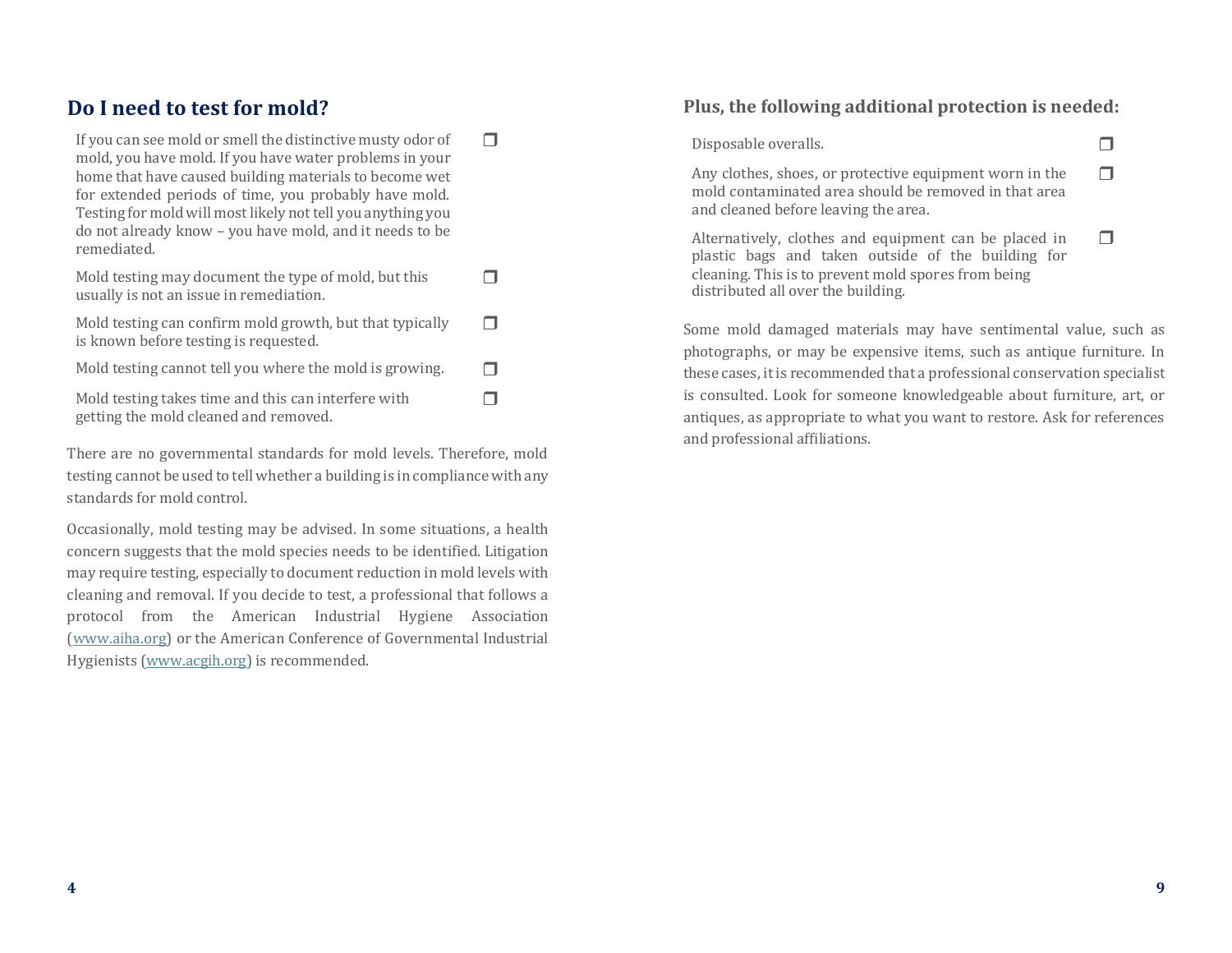# **How can I protect myself when cleaning up mold?**

Personal protection is very important when working in mold contaminated areas or cleaning and/or removing mold. Anyone in the mold contaminated area should have the same personal protection equipment.

| A long sleeve shirt and long pants are suggested to<br>protect arms and legs.                                                |  |
|------------------------------------------------------------------------------------------------------------------------------|--|
| In addition, the minimum safety protection is: Gloves,<br>preferably extending to the middle of the forearm.                 |  |
| If you will be using a biocide, or any chemical cleaners,<br>check to see that your gloves are resistant to the<br>chemical. |  |
| N-95 respirator (approved by the National Institute of<br>Occupational Safety and Health).                                   |  |
| Goggles or eye protection.                                                                                                   |  |
| If working in a limited containment area, such as for a<br>medium area of mold contamination, a half face                    |  |

respirator with a HEPA filter is recommended.

# **What is the safe method to clean-up mold?**

Anyone in a mold clean-up area needs adequate personal protection. Review the section below: "How Can I Protect Myself When Cleaning Up Mold?" before beginning remediation.

## **Small Areas of Mold Contamination** (Less Than About 10) Square Feet)

These recommendations assume that mold has not penetrated the surface of the materials. If the mold has grown into the materials, or the materials are water damaged, remove, seal in plastic bags, and discard as normal waste.

The following is the recommended methods for mold cleaning for most household materials. The exception is gypsum wall board (dry wall). For wall board, skip steps 1 and 2.

1. Using a wet vacuum, clean the surface to remove all visible mold. If needed, dampen work area to minimize dust that would spread mold spores.

2. Clean surfaces with a cleaner appropriate to the material.

Hard surfaces such as concrete, vinyl, laminate, linoleum, and ceramic tile can be cleaned with an allpurpose cleaner or water and detergent solution. Check the label of cleaning products for the types of surfaces that can be safety cleaned with theproduct.

Carpets and upholstery can be steam cleaned.  $\Box$ Wood should be cleaned with a cleaner specifically  $\Box$ 

for wood.

3. Thoroughly dry all surfaces and materials.

4. Vacuum all surfaces with a vacuum cleaner with a HEPA (high efficiency particulate air) filter. Dispose of the contents of the filter in a sealed plastic bag.

 $\Box$ 

 $\Box$ 

 $\Box$ 

 $\Box$